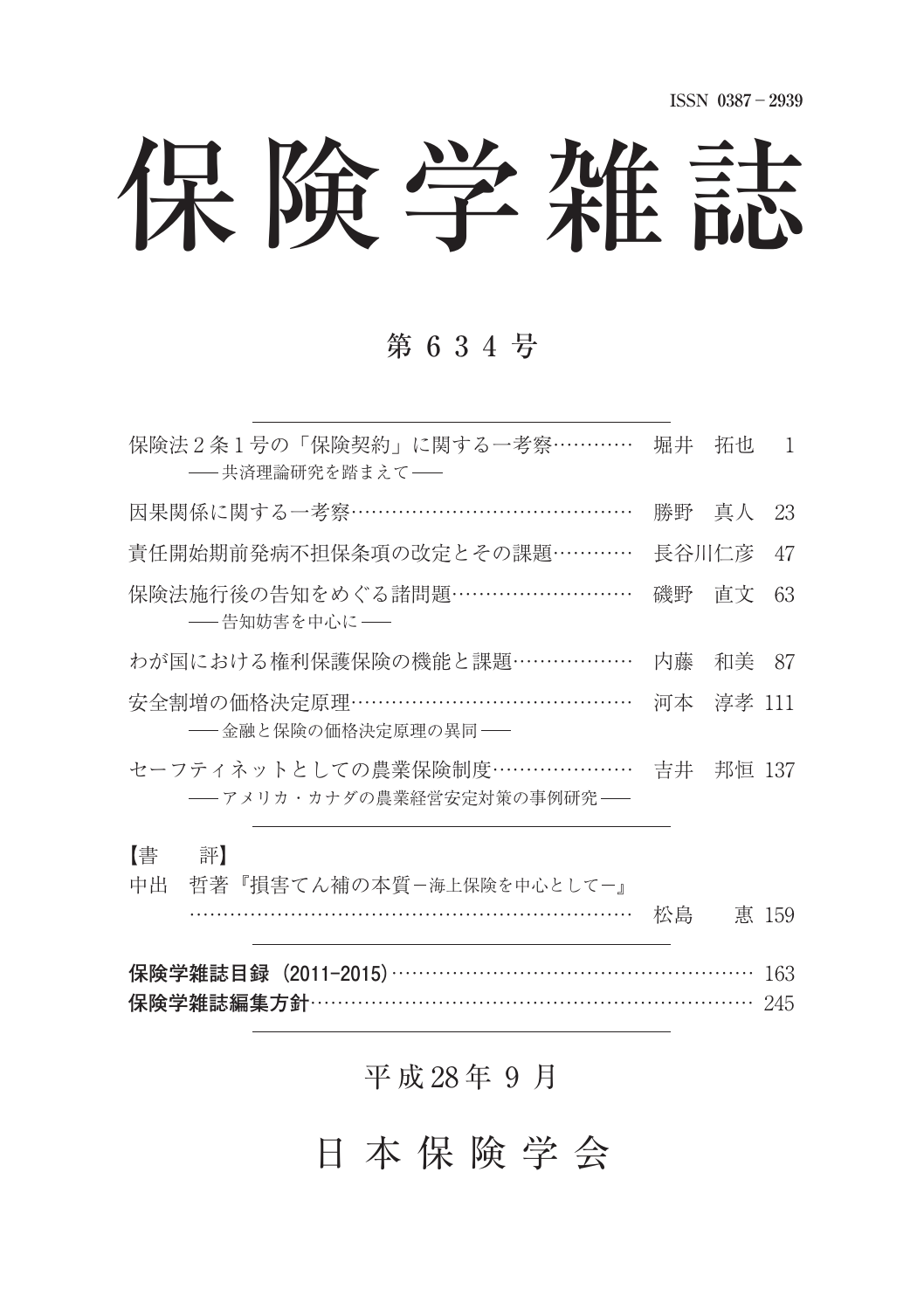| 保 険 学 雑 誌                                                                                                                                                            |
|----------------------------------------------------------------------------------------------------------------------------------------------------------------------|
| 634 号<br>第                                                                                                                                                           |
| 平成28年 9 月30日<br>- 発行                                                                                                                                                 |
| 《非壳品》                                                                                                                                                                |
| 編集委員<br>浜<br>隆<br>中<br>石<br>則<br>田<br>成<br>河本淳<br>孝<br>澤本百<br>一合<br>潘<br>憲<br>阿<br>安 井<br>敏<br>晃<br>編集兼<br>本保険学<br>Ħ.<br>会<br>発 行 者<br>東京都千代田区神田淡路町 2-9<br>壺101-8335 |
| 公益財団法人損害保険事業総合研究所内                                                                                                                                                   |
| 本保険学会<br>発 行 所<br>H                                                                                                                                                  |
| <br> ● 101-8335    東京都千代田区神田淡路町2−9<br>公益財団法人損害保険事業総合研究所内<br>話 (03) 3255 - 5511<br>                                                                                   |

印刷所 株式会社 松 涛 企 画 〠102-0074 千代田区九段南 3 - 2 - 2